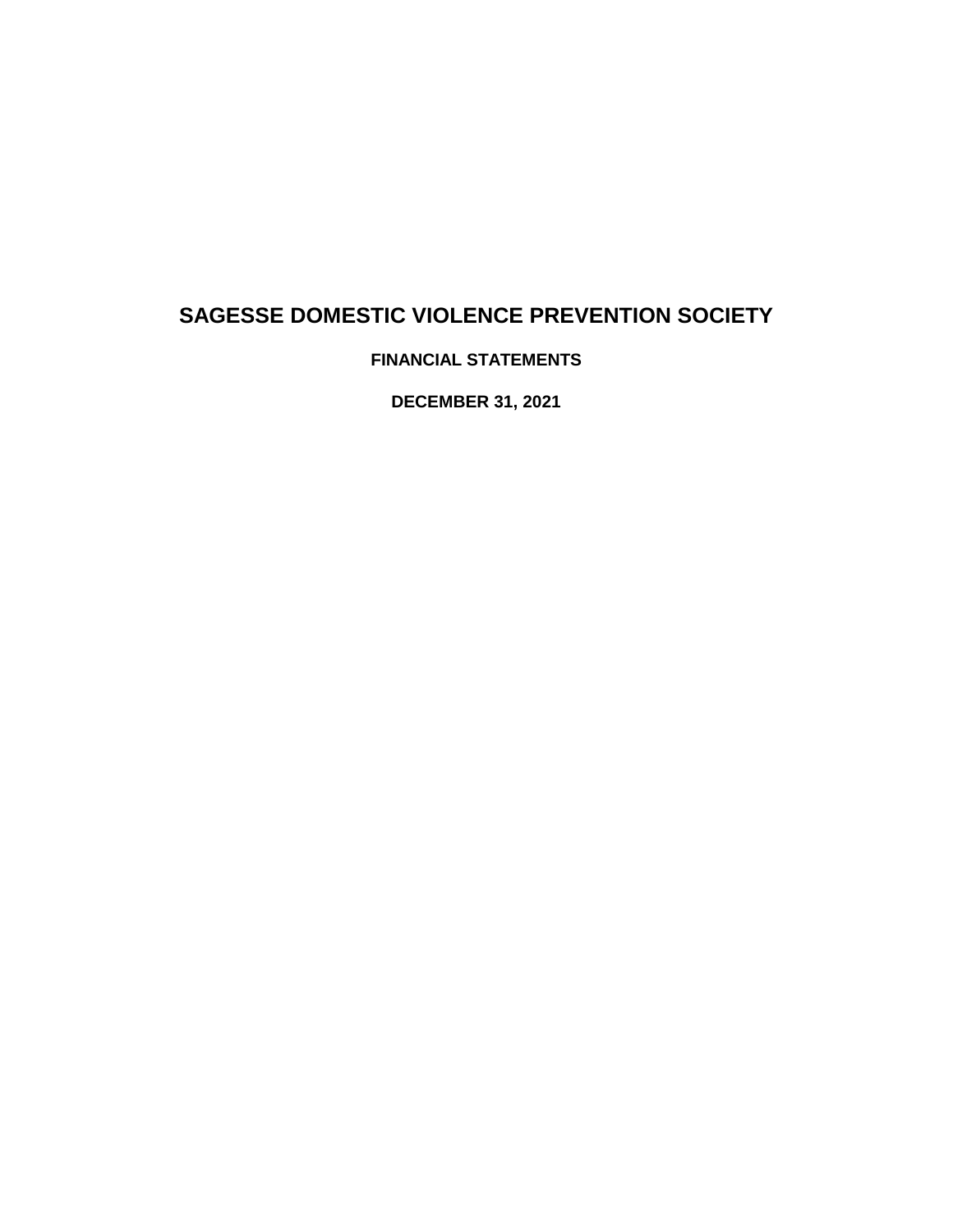## **SAGESSE DOMESTIC VIOLENCE PREVENTION SOCIETY TABLE OF CONTENTS DECEMBER 31, 2021**

|                                        | Page |
|----------------------------------------|------|
| <b>Independent Auditor's Report</b>    | 1    |
| <b>Financial Statements</b>            |      |
| <b>Statement of Financial Position</b> | 4    |
| <b>Statement of Operations</b>         | 5    |
| Statement of Changes in Net Assets     | 6    |
| <b>Statement of Cash Flows</b>         | 7    |
| Notes to the Financial Statements      | 8    |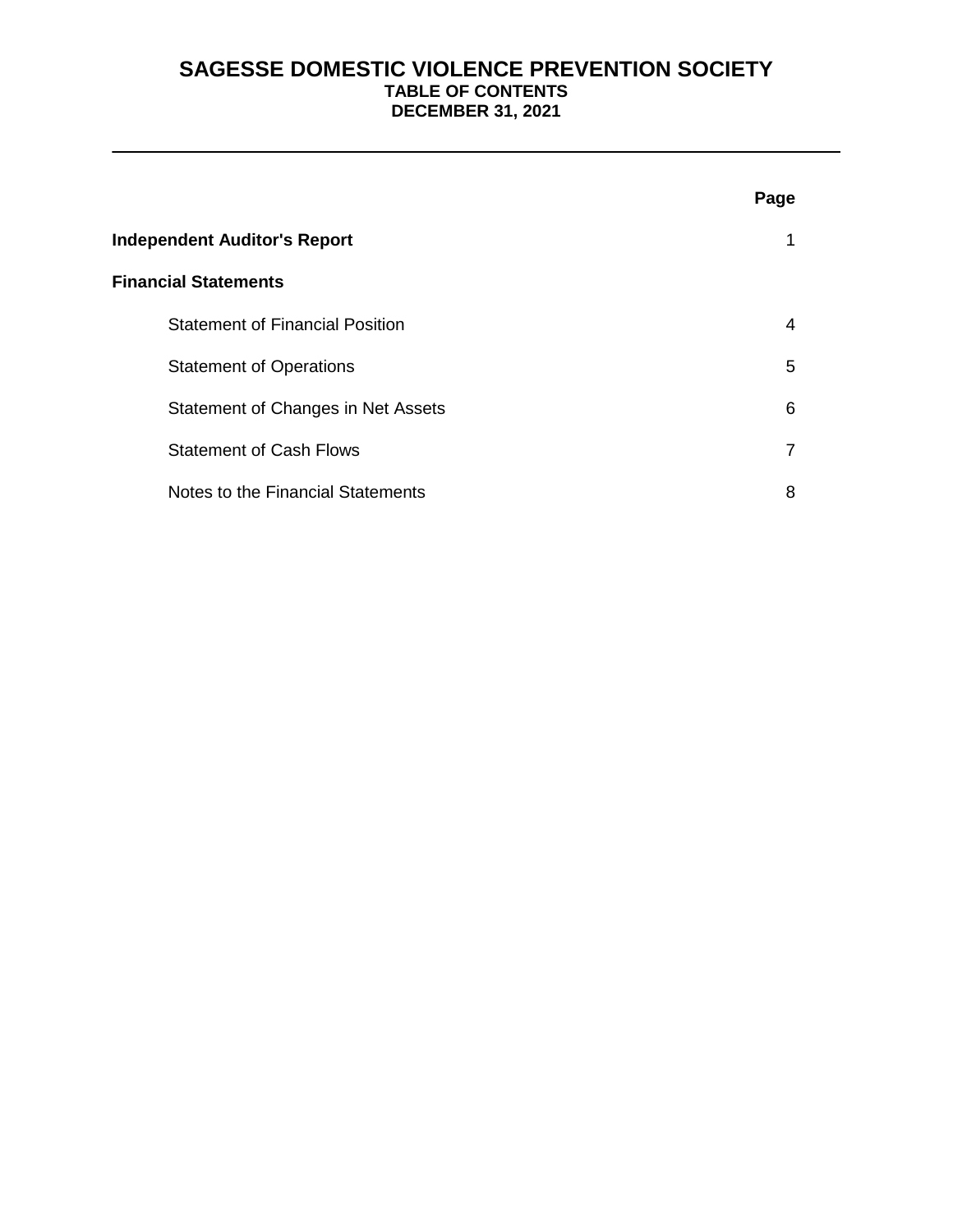

## **INDEPENDENT AUDITOR'S REPORT**

### **To: The Directors of Sagesse Domestic Violence Prevention Society**

#### *Qualified Opinion*

We have audited the financial statements of Sagesse Domestic Violence Prevention Society (the "Society") which comprise the statement of financial position as at December 31, 2021, and the statements of operations, changes in net assets and cash flows for the year then ended, and notes to the financial statements, including a summary of significant accounting policies.

In our opinion, except for the effects of the matter described in the Basis for Qualified Opinion section of our report, the accompanying financial statements present fairly, in all material respects, the financial position of the Society as at December 31, 2021, and its results of operations and its cash flows for the year then ended in accordance with Canadian accounting standards for not-for-profit organizations ("ASNPO").

#### *Basis for Qualified Opinion*

In common with many not-for-profit organizations, Sagesse Domestic Violence Prevention Society derives revenue from fundraising activities and donations, the completeness of which is not susceptible to satisfactory audit verification. Accordingly, the verification of these revenues is limited to the amounts recorded in the records of Sagesse Domestic Violence Prevention Society. Therefore, we were not able to determine whether any adjustments might be necessary to fundraising and donation revenues, deficiency of revenues over expenditures reported in the statement of cash flows and current assets and unrestricted net assets reported in the statements of financial position for the year ended December 31, 2021.

We conducted our audit in accordance with Canadian generally accepted auditing standards. Our responsibilities under those standards are further described in the Auditor's Responsibilities for the Audit of the Financial Statements section of our report. We are independent of the Society in accordance with the ethical requirements that are relevant to our audit of the financial statements in Canada, and we have fulfilled our other ethical responsibilities in accordance with these requirements. We believe that the audit evidence we have obtained is sufficient and appropriate to provide a basis for our opinion.

### *Responsibilities of Management and Those Charged with Governance for the Financial Statements*

Management is responsible for the preparation and fair presentation of the financial statements in accordance with ASNPO, and for such internal control as management determines is necessary to enable the preparation of financial statements that are free from material misstatement, whether due to fraud or error.

**ACCOUNTING • TAX • ADVISORY** 250, 200 Quarry Park Blvd SE, Calgary AB T2C 5E3 M: 403-296-0082 F: 403-296-0088

Baker Tilly Catalyst LLP is a member of Baker Tilly Canada Cooperative, which is a member of the global network of Baker Tilly International **Canada Cooperational** and the global network of Baker Tilly International *Limited. All members of Baker Tilly Canada Cooperative and Baker Tilly International Limited are separate and independent legal entities.*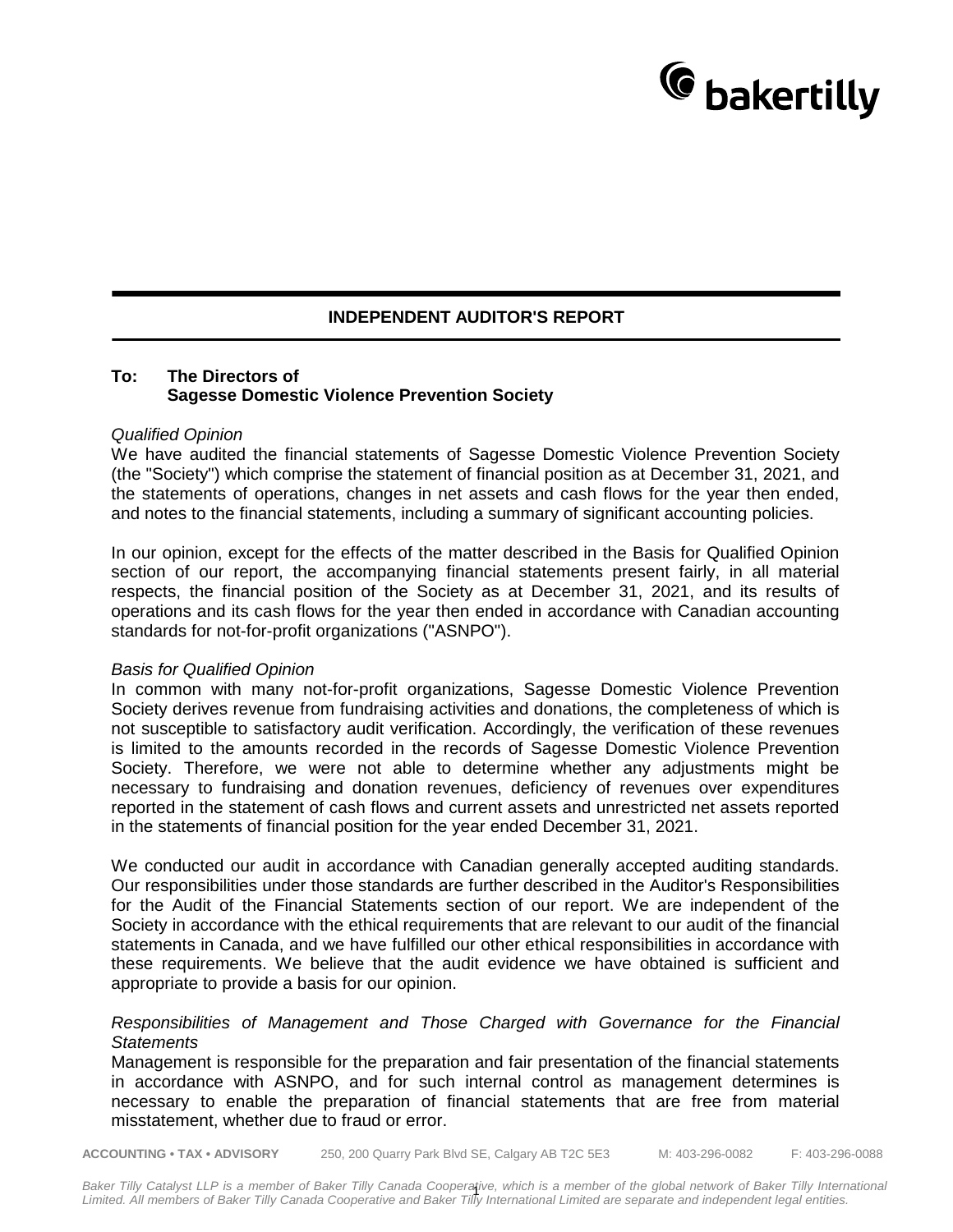## **INDEPENDENT AUDITOR'S REPORT, continued**

In preparing the financial statements, management is responsible for assessing the Society's ability to continue as a going concern, disclosing, as applicable, matters related to going concern and using the going concern basis of accounting unless management either intends to liquidate the Society or to cease operations, or has no realistic alternative but to do so.

Those charged with governance are responsible for overseeing the Society's financial reporting process.

#### *Auditor's Responsibilities for the Audit of the Financial Statements*

Our objectives are to obtain reasonable assurance about whether the financial statements as a whole are free from material misstatement, whether due to fraud or error, and to issue an auditor's report that includes our opinion. Reasonable assurance is a high level of assurance, but is not a guarantee that an audit conducted in accordance with Canadian generally accepted auditing standards will always detect a material misstatement when it exists. Misstatements can arise from fraud or error and are considered material if, individually or in the aggregate, they could reasonably be expected to influence the economic decisions of users taken on the basis of these financial statements. As part of an audit in accordance with Canadian generally accepted auditing standards, we exercise professional judgment and maintain professional skepticism throughout the audit. We also:

- Identify and assess the risks of material misstatement of the financial statements, whether due to fraud or error, design and perform audit procedures responsive to those risks, and obtain audit evidence that is sufficient and appropriate to provide a basis for our opinion. The risk of not detecting a material misstatement resulting from fraud is higher than for one resulting from error, as fraud may involve collusion, forgery, intentional omissions, misrepresentations, or the override of internal control.
- Obtain an understanding of internal control relevant to the audit in order to design audit  $\bullet$ procedures that are appropriate in the circumstances, but not for the purpose of expressing an opinion on the effectiveness of the Society's internal control.
- Evaluate the appropriateness of accounting policies used and the reasonableness of accounting estimates and related disclosures made by management.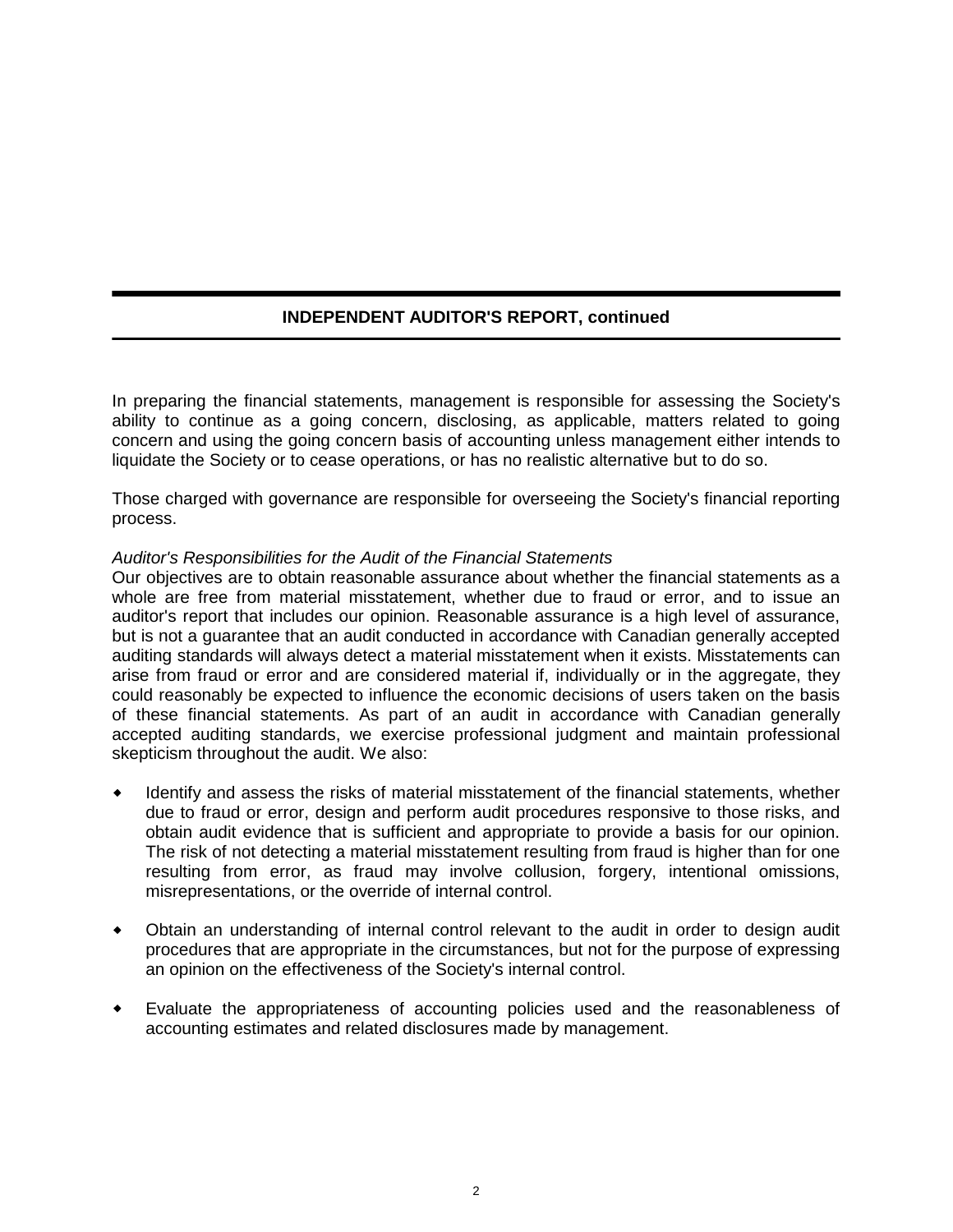## **INDEPENDENT AUDITOR'S REPORT, continued**

- Conclude on the appropriateness of management's use of the going concern basis of accounting and, based on the audit evidence obtained, whether a material uncertainty exists related to events or conditions that may cast significant doubt on the Society's ability to continue as a going concern. If we conclude that a material uncertainty exists, we are required to draw attention in our auditor's report to the related disclosures in the financial statements or, if such disclosures are inadequate, to modify our opinion. Our conclusions are based on the audit evidence obtained up to the date of our auditor's report. However, future events or conditions may cause the Society to cease to continue as a going concern.
- Evaluate the overall presentation, structure and content of the financial statements,  $\bullet$ including the disclosures, and whether the financial statements represent the underlying transactions and events in a manner that achieves fair presentation.

We communicate with those charged with governance regarding, among other matters, the planned scope and timing of the audit and significant audit findings, including any significant deficiencies in internal control that we identify during our audit.

**CALGARY, ALBERTA JUNE 1, 2022**

**CHARTERED PROFESSIONAL ACCOUNTANTS**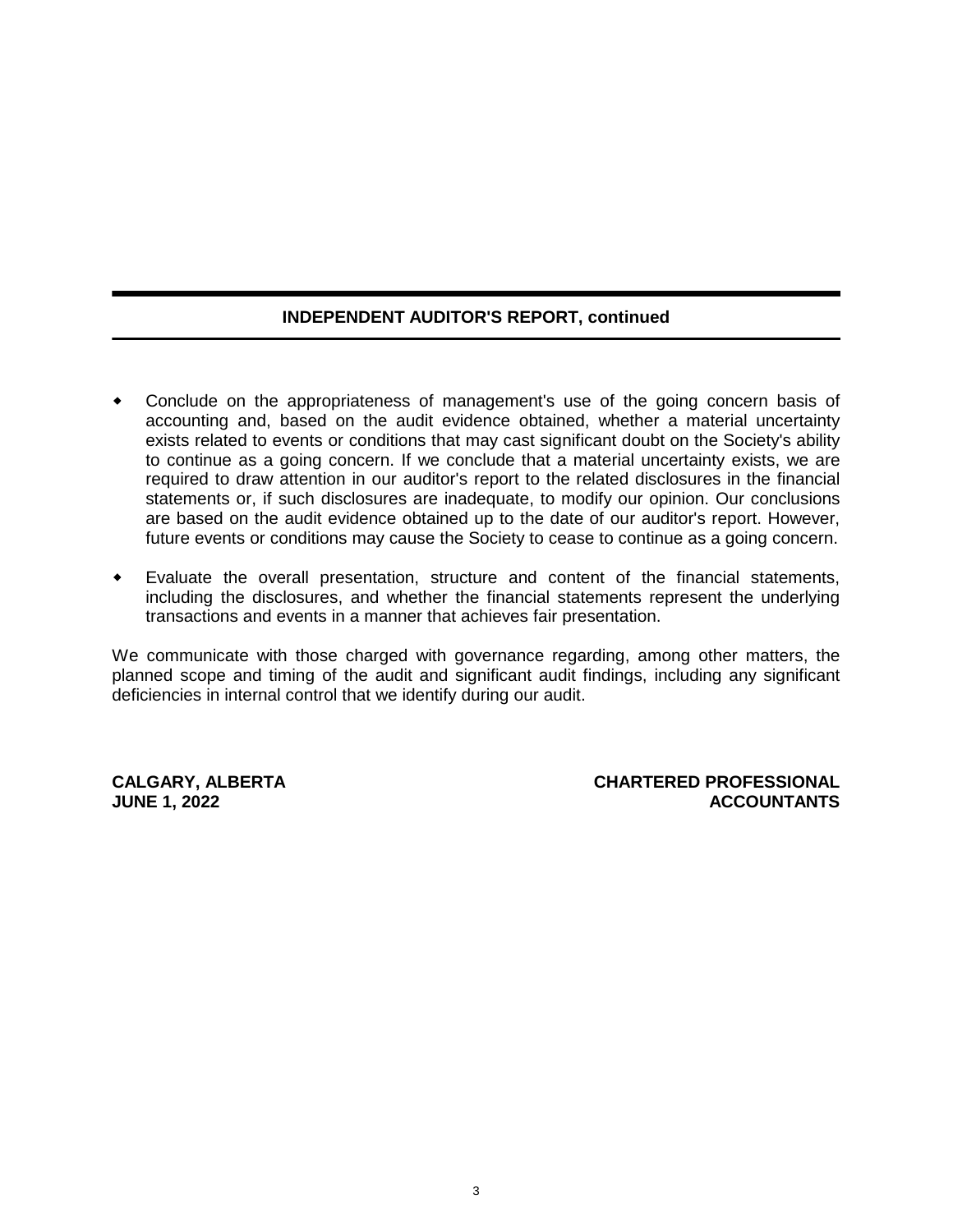## **SAGESSE DOMESTIC VIOLENCE PREVENTION SOCIETY STATEMENT OF FINANCIAL POSITION DECEMBER 31, 2021**

|                                                                                       | 2021               | 2020       |
|---------------------------------------------------------------------------------------|--------------------|------------|
| <b>Assets</b>                                                                         |                    |            |
| <b>Current</b>                                                                        |                    |            |
| Cash and cash equivalents (Note 3)                                                    | \$<br>396,949 \$   | 247,179    |
| Short-term investments (Note 4)                                                       | 1,320,462          | 923,875    |
| Accounts receivable                                                                   | 114,028            | 128,142    |
| Goods and services tax recoverable                                                    | 28,940             | 10,207     |
| Prepaid expenses                                                                      | 10,335             | 9,305      |
|                                                                                       | 1,870,714          | 1,318,708  |
|                                                                                       |                    |            |
| Capital assets (Note 5)                                                               | 111,649            | 145,145    |
| <b>Security deposit</b>                                                               | 12,593             | 12,593     |
|                                                                                       | \$<br>1,994,956 \$ | 1,476,446  |
|                                                                                       |                    |            |
| <b>Liabilities and net assets</b>                                                     |                    |            |
| <b>Current</b>                                                                        |                    |            |
| Accounts payable and accrued liabilities                                              | \$<br>100,661 \$   | 77,973     |
| Deferred contributions (Note 7)                                                       | 1,311,595          | 1,102,487  |
| Current portion of deferred capital contributions (Note 8)                            | 12,800             | 12,800     |
| Current portion of deferred lease inducements (Note 9)                                | 7,007              | 7,007      |
|                                                                                       | 1,432,063          | 1,200,267  |
|                                                                                       |                    |            |
| <b>CEBA loan payable (Note 6)</b>                                                     | 60,000             |            |
| <b>Deferred capital contributions (Note 8)</b><br>Deferred lease inducements (Note 9) | 25,600<br>45,633   | 38,400     |
|                                                                                       |                    | 52,639     |
|                                                                                       | 1,563,296          | 1,291,306  |
|                                                                                       |                    |            |
| <b>Net assets</b><br>Invested in capital assets                                       | 73,249             | 93,945     |
| Internally restricted funds (Note 10)                                                 | 458,094            | 209,000    |
| Unrestricted net assets                                                               | (99, 683)          | (117, 805) |
|                                                                                       |                    |            |
|                                                                                       | 431,660            | 185,140    |
|                                                                                       |                    |            |
|                                                                                       | \$<br>1,994,956 \$ | 1,476,446  |
|                                                                                       |                    |            |

### **Commitments (Note 13) Contingencies (Note 14)**

## Approved on behalf of the Board

 $\not\!\!D2$ 

Director Director **Director** 

**AR**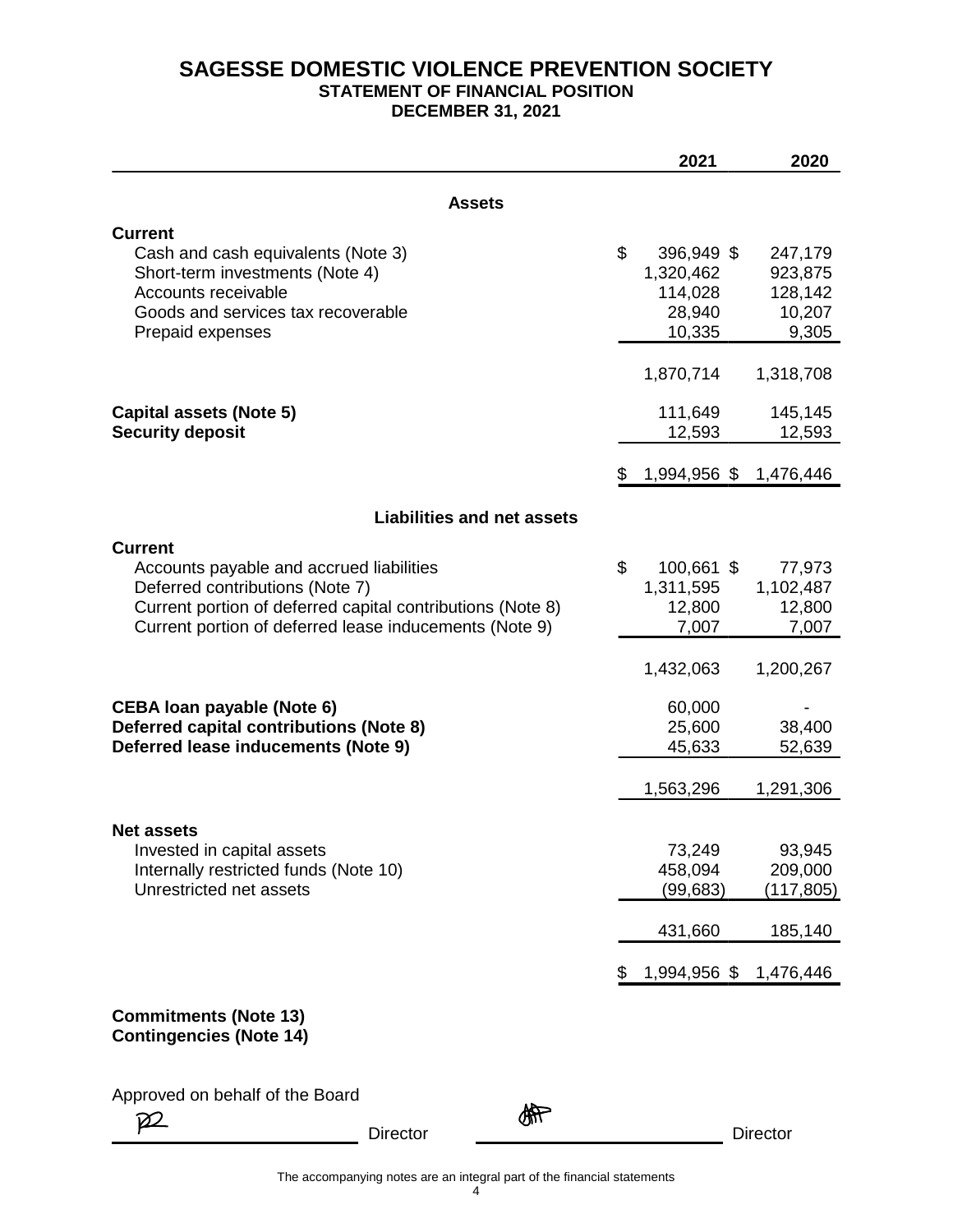## **SAGESSE DOMESTIC VIOLENCE PREVENTION SOCIETY STATEMENT OF OPERATIONS FOR THE YEAR ENDED DECEMBER 31, 2021**

|                                                          | 2021               | 2020       |
|----------------------------------------------------------|--------------------|------------|
|                                                          |                    |            |
| <b>Revenues</b>                                          |                    |            |
| Grants (Note 7)                                          | \$<br>2,226,155 \$ | 1,071,327  |
| <b>United Way</b>                                        | 397,467            | 474,678    |
| Donation and fundraising (Note 15)                       | 164,289            | 58,586     |
| <b>FCSS</b>                                              | 118,720            | 118,720    |
| Interest and other                                       | 56,714             | 46,240     |
| Casino contributions                                     | 53,413             | 2,798      |
|                                                          | 3,016,758          | 1,772,349  |
|                                                          |                    |            |
| <b>Expenses</b>                                          |                    |            |
| Salaries and benefits                                    | 1,884,194          | 1,220,761  |
| Program                                                  | 415,913            | 271,814    |
| Office                                                   | 285,339            | 97,213     |
| Meetings and community consultations                     | 250,347            | 140,587    |
| Rent and maintenance                                     | 192,156            | 125,023    |
| Advertising and promotion                                | 127,658            | 69,275     |
| Bank charges                                             | 17,758             | 16,557     |
| Insurance                                                | 16,664             | 13,451     |
| Fundraising (Note 15)                                    | 2,717              | 500        |
| Professional development                                 | 1,143              | 3,000      |
| Amortization of capital assets                           | 74,496             | 60,352     |
|                                                          | 3,268,385          | 2,018,533  |
|                                                          |                    |            |
| Deficiency of revenues over expenditures from operations | (251, 627)         | (246, 184) |
| <b>Other income</b>                                      |                    |            |
| COVID support (Note 12)                                  | 498,147            | 351,616    |
| Excess of revenues over expenditures for the year        | \$<br>246,520 \$   | 105,432    |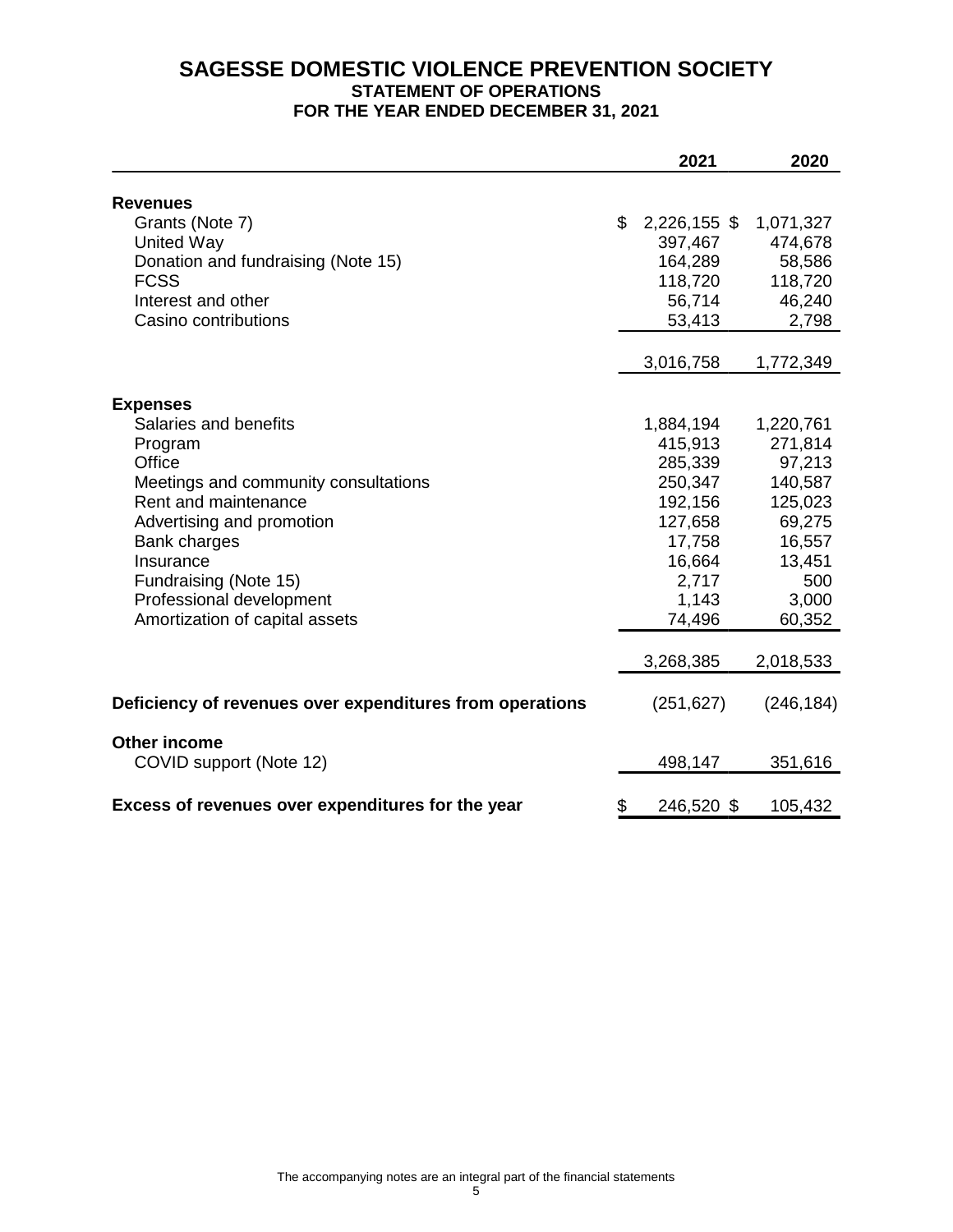## **SAGESSE DOMESTIC VIOLENCE PREVENTION SOCIETY STATEMENT OF CHANGES IN NET ASSETS FOR THE YEAR ENDED DECEMBER 31, 2021**

|                                                         | Invested in<br>capital<br>assets | <b>Internally</b><br>restricted<br>(Note 10) | funds Unrestricted<br>net assets | 2021       | 2020    |
|---------------------------------------------------------|----------------------------------|----------------------------------------------|----------------------------------|------------|---------|
| <b>Balance, beginning</b><br>of year                    | \$<br>93,945 \$                  | 209,000 \$                                   | $(117,805)$ \$                   | 185,140 \$ | 79,708  |
| Excess (deficiency) of<br>revenues over<br>expenditures | (61, 696)                        |                                              | 308,216                          | 246,520    | 105,432 |
| Interfund<br>transfers (Note 11)                        | 41,000                           | 249,094                                      | (290,094)                        |            |         |
| Balance, end of year \$                                 | 73,249 \$                        | 458,094 \$                                   | (99,683) \$                      | 431,660 \$ | 185,140 |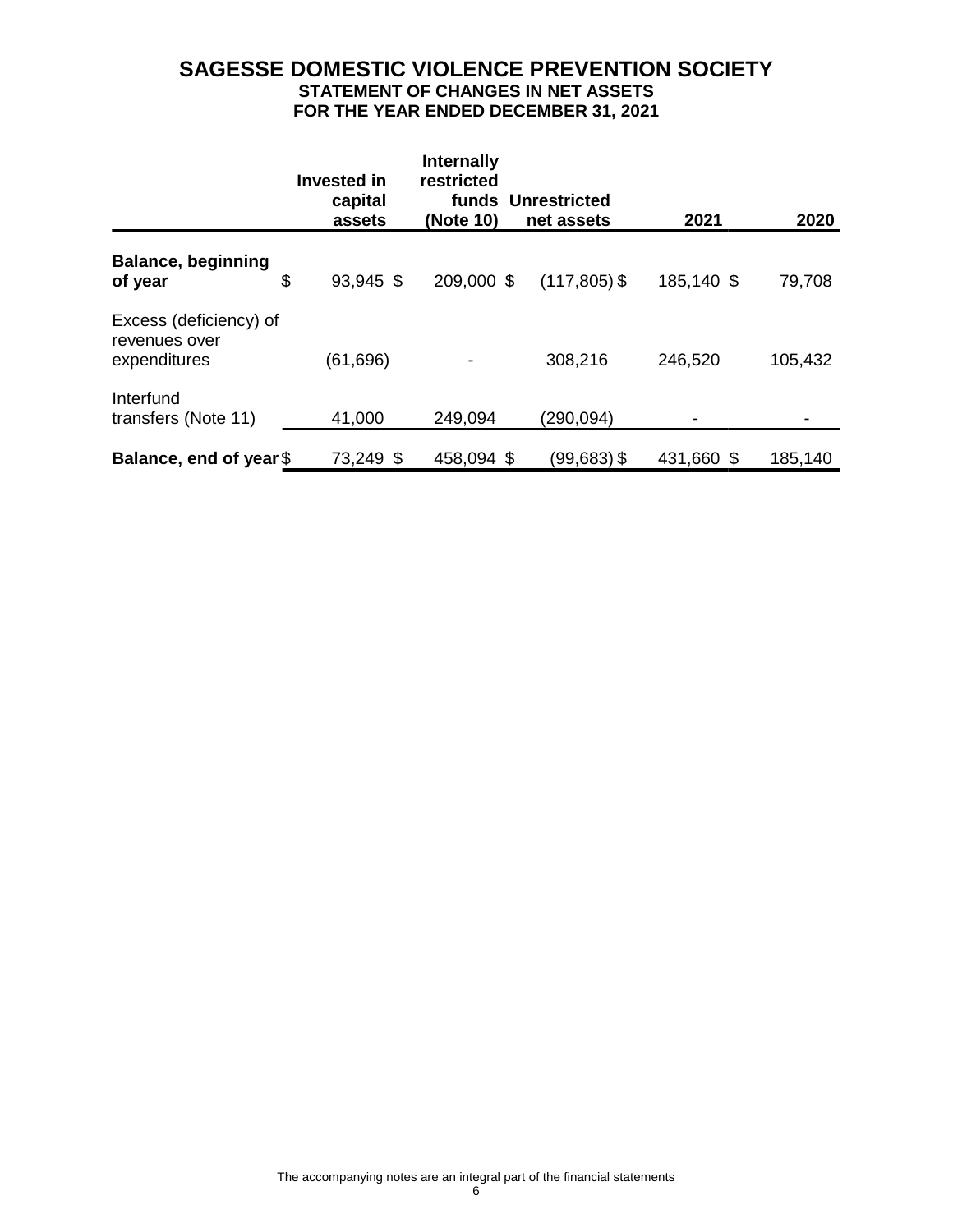## **SAGESSE DOMESTIC VIOLENCE PREVENTION SOCIETY STATEMENT OF CASH FLOWS FOR THE YEAR ENDED DECEMBER 31, 2021**

|                                                                      | 2021             | 2020       |
|----------------------------------------------------------------------|------------------|------------|
| Cash flows from operating activities                                 |                  |            |
| Excess of revenues over expenditures for the year<br>Adjustments for | \$<br>246,520 \$ | 105,432    |
| Amortization of capital assets                                       | 74,496           | 60,352     |
| Amortization of deferred capital contributions                       | (12,800)         | (12,800)   |
| Amortization of lease inducement                                     | (7,006)          | (20,877)   |
|                                                                      | 301,210          | 132,107    |
| Change in non-cash working capital items                             |                  |            |
| Accounts receivable                                                  | 14,114           | (122, 995) |
| Goods and services tax recoverable                                   | (18, 733)        | (34)       |
| Prepaid expenses                                                     | (1,030)          | 13,222     |
| Accounts payable and accrued liabilities                             | 22,687           | 2,664      |
| Deferred contributions                                               | 209,108          | 510,864    |
|                                                                      | 527,356          | 535,828    |
| Cash flows from investing activities                                 |                  |            |
| Purchase of short-term investments                                   | (1,320,462)      | (923, 875) |
| Proceeds from sale of short-term investments                         | 923,875          | 470,440    |
| Purchase of capital assets                                           | (40, 999)        | (73, 698)  |
| Deferred capital contributions received                              |                  | 64,000     |
|                                                                      |                  |            |
|                                                                      | (437, 586)       | (463, 133) |
| Cash flows from financing activity                                   |                  |            |
| Proceeds of CEBA loan                                                | 60,000           |            |
| Increase in cash and cash equivalents                                | 149,770          | 72,695     |
| Cash and cash equivalents, beginning of year                         | 247,179          | 174,484    |
| Cash and cash equivalents, end of year                               | \$<br>396,949 \$ | 247,179    |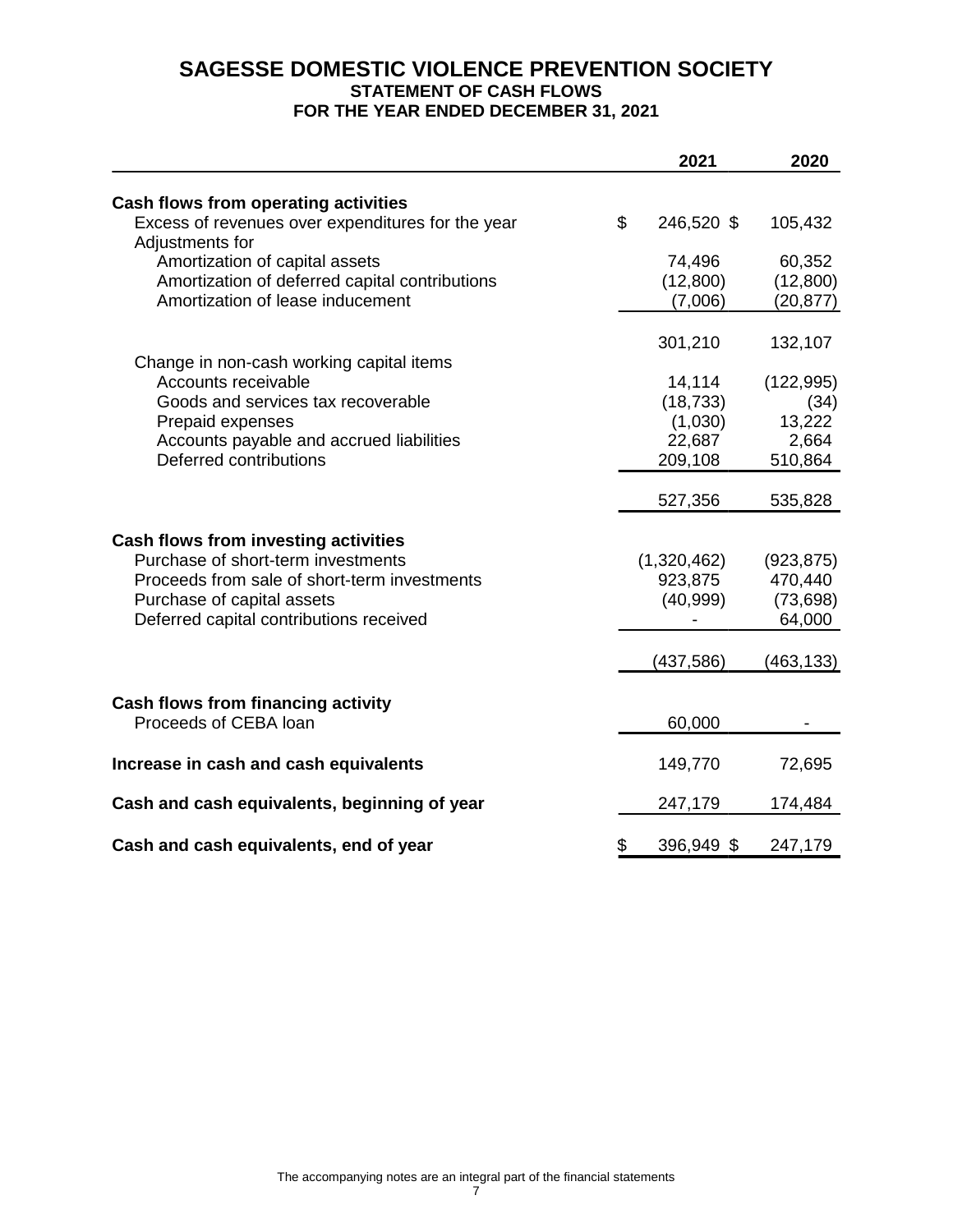#### 1. **Purpose of the organization**

Sagesse Domestic Violence Prevention Society ("Sagesse" or the "Society") was incorporated under the Societies Act of the Province of Alberta in 1986 and is a registered charity under the Income Tax Act of Canada and is therefore not taxable under section 149(I).

Sagesse is creating individual and systemic change to promote healthy, respectful and peaceful relationships.

## 2. **Significant accounting policies**

These financial statements are prepared in accordance with Canadian accounting standards for not-for-profit organizations. The significant accounting policies are detailed as follows:

#### (a) **Cash**

Cash is defined as cash on hand and cash on deposit, net of cheques issued and outstanding at year-end.

#### (b) **Goods and services tax**

Goods and services tax is recoverable at 50% as a rebate. The unrecoverable portion is recorded as an expense with the rebate treated as a receivable.

#### (c) **Capital assets**

Capital assets are recorded at cost, less accumulated amortization. Individual assets with a cost of \$5,000 or less are expensed in the year of acquisition. Amortization is calculated on a straight-line basis over the estimated useful lives of the assets as follows:

| Software                | 5 years |
|-------------------------|---------|
| Leasehold improvements  | 5 years |
| Computer and technology |         |
| equipment               | 5 years |
| Office equipment        | 5 years |

In the year of acquisition, amortization is half the annual amounts. In the year of disposition, no amortization in recorded.

#### (d) **Impairment of long-lived assets**

Long-lived assets, including capital assets are subject to the amortization, and are reviewed for impairment whenever events or changes in circumstances indicate that the carrying amount of an asset may not be recoverable. Recoverability is measured by a comparison of asset's carrying amount to the undiscounted future cash flows expected to be generated by the asset.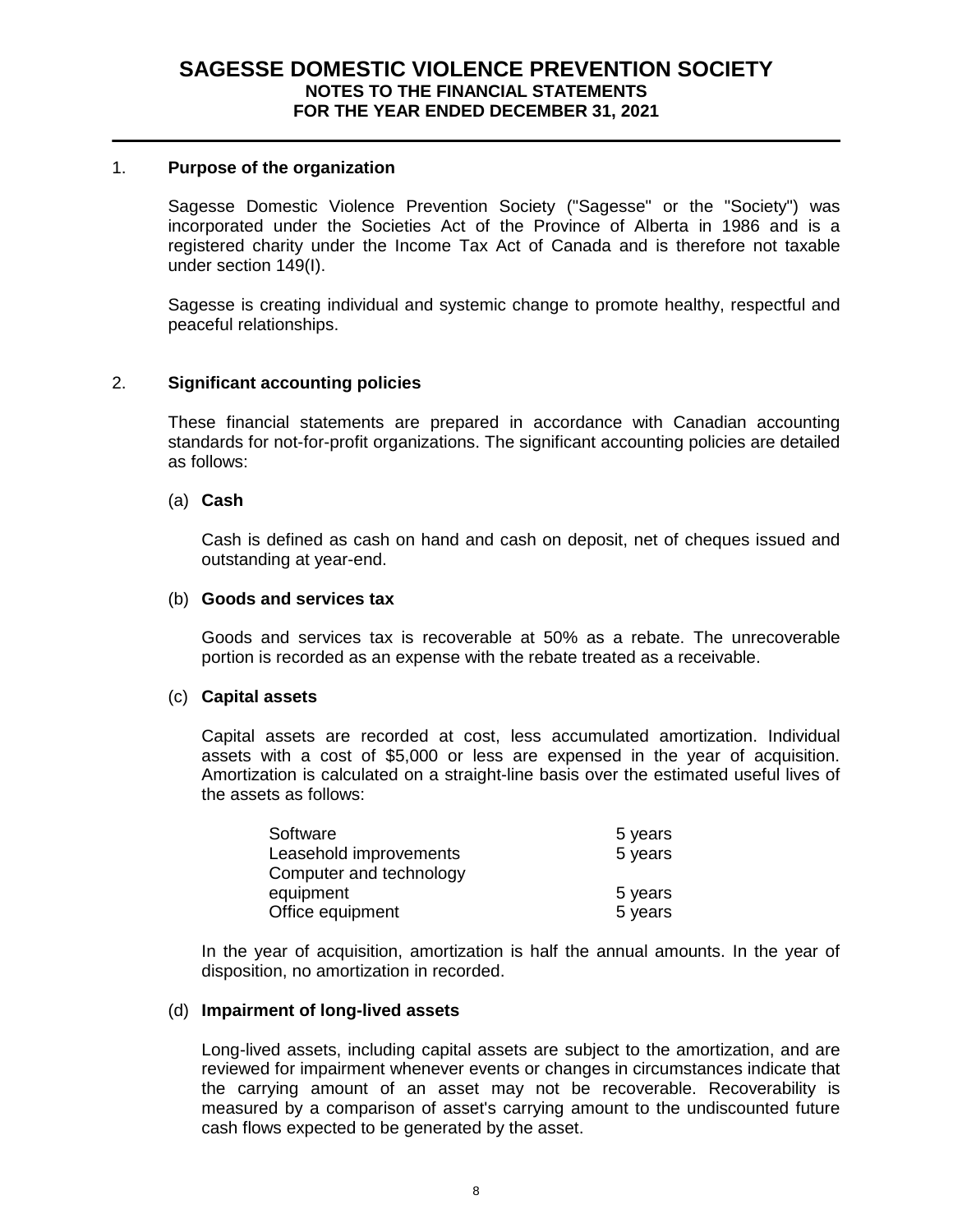#### 2. **Significant accounting policies, continued**

#### (e) **Deferred lease inducements**

Sagesse accounts for leasehold inducements by deferring the inducements in the year received and recognizing them over the period specified in the lease agreement.

### (f) **Revenue recognition**

Sagesse follows the deferral method of accounting for contributions.

Revenue containing conditions as to its use is deferred until the conditions are fulfilled.

Unrestricted contributions are recognized as revenue when received or receivable if the amount to be received can be reasonably estimated and collection is reasonably assured.

Operating grants are recorded as revenue in the period to which they relate. Grants approved but not received at the end of an accounting period are accrued. Where a portion of a grant relates to a future period, it is deferred and recognized in that subsequent period.

Contributions restricted for the purchase of capital assets are deferred and amortized into revenue on a straight-line basis, at a rate corresponding with the amortization rate for the related capital assets.

#### (g) **Government assistance**

Government assistance includes subsidies associated with the COVID-19 pandemic support initiatives, and is recognized when there is reasonable assurance that the assistance will be received.

Government assistance related to an expenditure item is recognized as other income in the period in which the subsidy is approved.

Government assistance recorded in current and prior periods is subject to government review, which could result in future adjustments to income.

#### (h) **Contributed services**

Volunteers assist Sagesse in carrying out certain activities. Due to uncertainty in determining fair value of the service and given that such assistance is generally not otherwise purchased, contributed services are not recognized in the financial statements.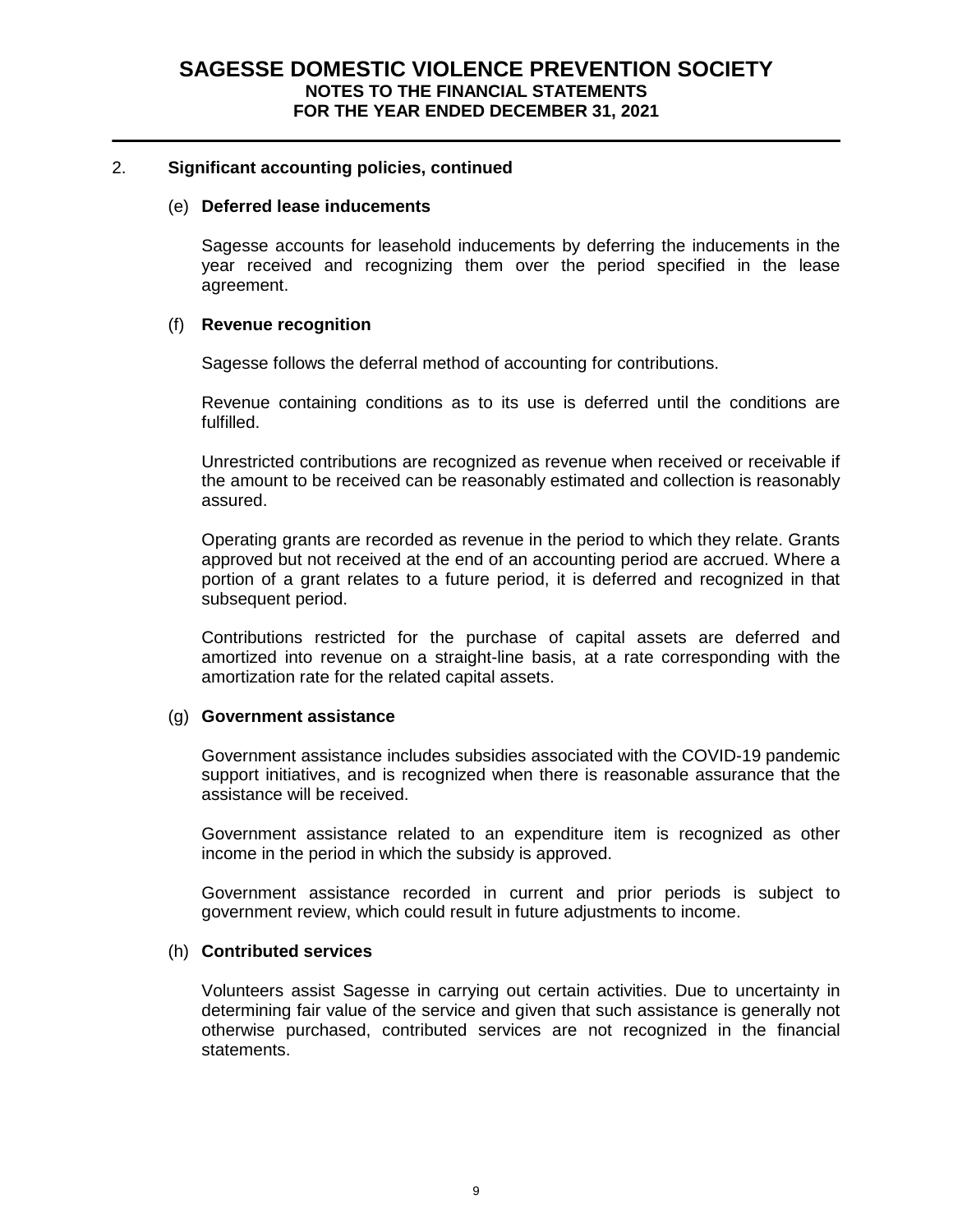### 2. **Significant accounting policies, continued**

#### (i) **Financial instruments**

#### (i) **Measurement of financial instruments**

The Society initially measures its financial assets and liabilities at fair value.

The Society subsequently measures all its financial assets and financial liabilities at amortized cost.

Financial assets measured at amortized cost include cash and cash equivalents, short-term investments, and accounts receivable.

Financial liabilities measured at amortized cost include accounts payable and accrued liabilities, and the CEBA loan payable.

The Society has not designated any financial asset or financial liability to be measured at fair value.

#### (ii) **Impairment**

Financial assets measured at amortized cost are tested for impairment when there are indicators of impairment. The amount of the write-down is recognized in the statement of operations. The previously recognized impairment loss may be reversed to the extent of the improvement, directly or by adjusting the allowance account, provided it is no greater than the amount that would have been reported at the date of the reversal had the impairment not been recognized previously. The amount of the reversal is recognized in the statement of operations.

#### (j) **Measurement uncertainty**

The preparation of financial statements in accordance with Canadian accounting standards for not-for-profit organizations requires management to make estimates and assumptions that affect the reported amounts of assets and liabilities at the date of the financial statements, and the reported amounts of revenues and expenses during the period. Significant areas requiring the use of estimates include: useful lives of capital assets, deferred contributions, and deferred capital contributions. Actual results may differ from management's best estimates as additional information becomes available in the future.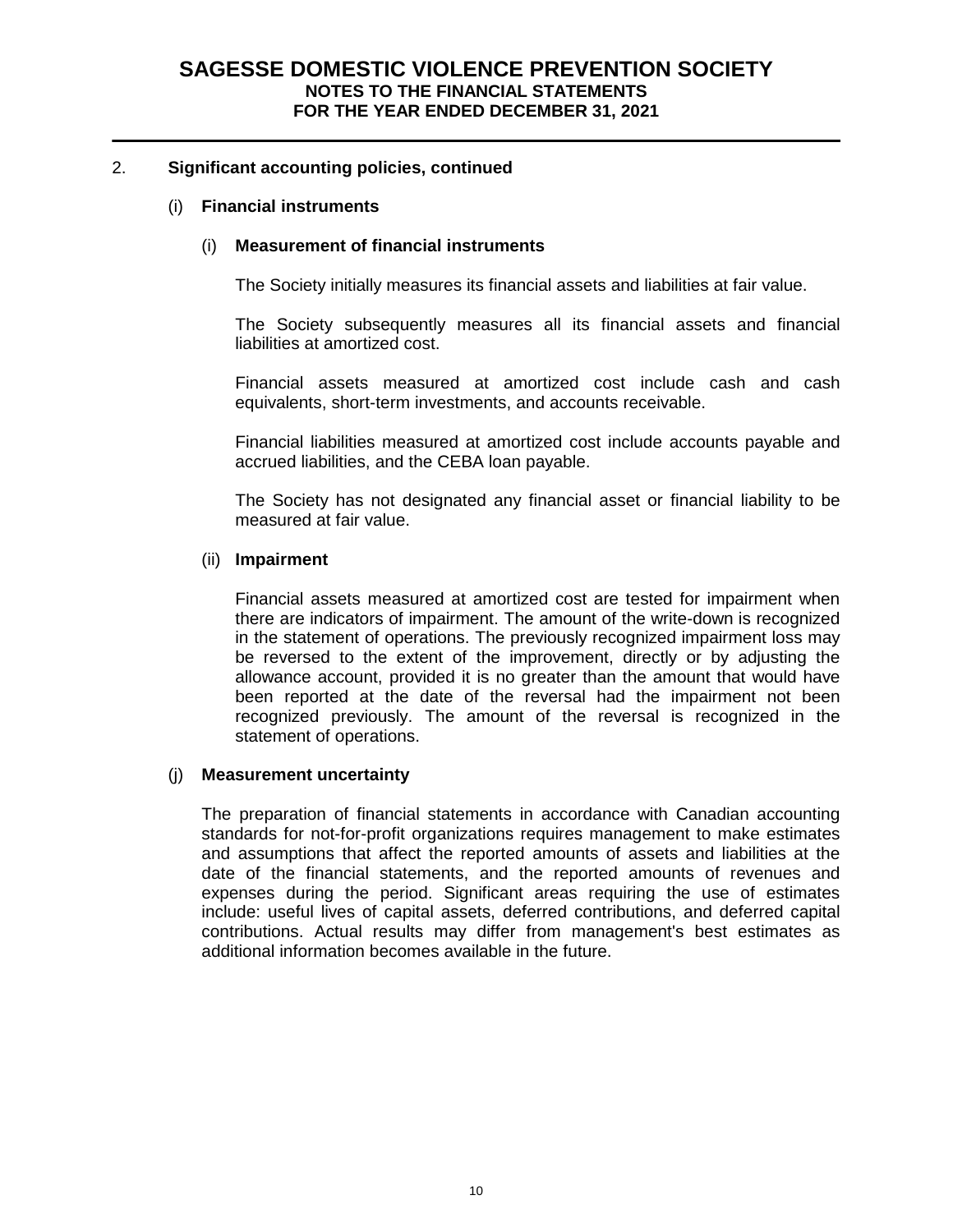## **SAGESSE DOMESTIC VIOLENCE PREVENTION SOCIETY NOTES TO THE FINANCIAL STATEMENTS FOR THE YEAR ENDED DECEMBER 31, 2021**

#### 3. **Cash and cash equivalents**

|                                      |     | 2021              | 2020    |
|--------------------------------------|-----|-------------------|---------|
| Unrestricted cash<br>Restricted cash | S   | 396,948 \$243,084 | 4,095   |
|                                      | \$. | 396,949 \$        | 247,179 |

#### 4. **Short-term investments**

Short-term investments consist of Guaranteed Investment Certificates (GICs) with interest rates of 0.25% to 0.75% (2020: 0.40% to 0.97%). Sagesse has classified these investments as current as they could be liquidated at any time.

|                                                                                             |     | 2021                            | 2020                         |
|---------------------------------------------------------------------------------------------|-----|---------------------------------|------------------------------|
| <b>Unrestricted GICs</b><br>Internally restricted GICs<br><b>Externally restricted GICs</b> | \$. | 1,186,462 \$<br>134,000<br>$\,$ | 736,462<br>134,000<br>53,413 |
|                                                                                             |     | 1,320,462 \$                    | 923,875                      |

#### 5. **Capital assets**

|                                                               |                          |                                                | 2021                            | 2020                            |
|---------------------------------------------------------------|--------------------------|------------------------------------------------|---------------------------------|---------------------------------|
|                                                               |                          | <b>Accumulated</b><br><b>Cost Amortization</b> | <b>Net Book</b><br><b>Value</b> | <b>Net Book</b><br><b>Value</b> |
| Software<br>Leasehold improvements<br>Computer and technology | \$<br>105,000<br>146,108 | \$<br>27,400 \$<br>127,356                     | 77,600 \$<br>18,752             | 57,600<br>47,973                |
| equipment<br>Office equipment                                 | 107,879<br>23,208        | 98,333<br>17,457                               | 9,546<br>5,751                  | 31,122<br>8,450                 |
|                                                               | \$<br>382,195            | \$<br>270,546 \$                               | 111,649 \$                      | 145,145                         |

#### 6. **CEBA loan payable**

The CEBA is a goverment-funded loan, payable to a chartered bank, which is noninterest bearing until December 31, 2023, after which interest will be charged at 5% per annum. If repaid prior to December 31, 2023, 33% of the loan will be forgiven.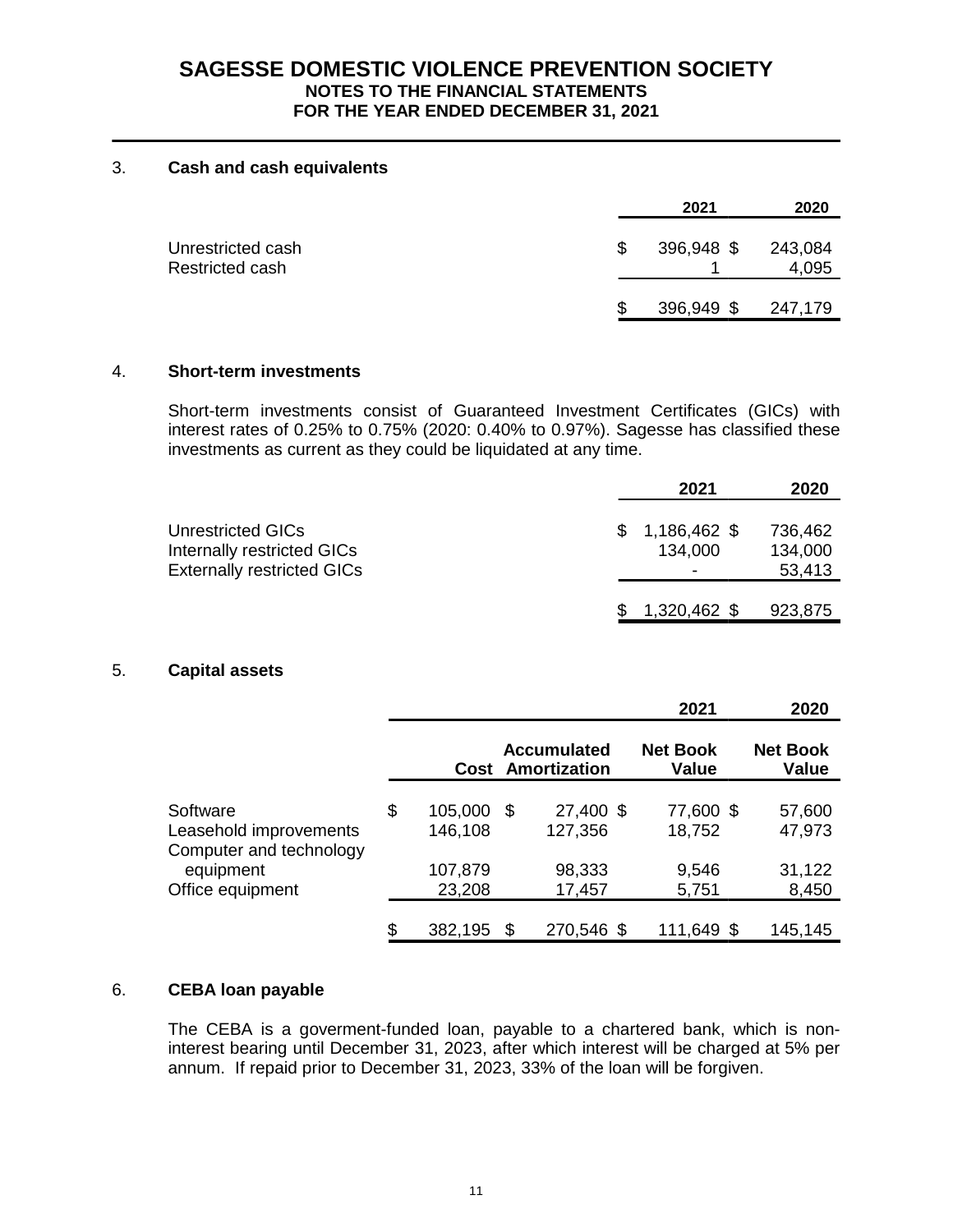### 7. **Deferred contributions**

Deferred contributions represent unspent externally restricted funds and donations for specific programs and projects.

|                                                                                                   | 2021                                     | 2020                               |
|---------------------------------------------------------------------------------------------------|------------------------------------------|------------------------------------|
| Balance, beginning of year<br>Contributions received<br>Amounts recognized as revenue in the year | 1,102,487 \$<br>2,047,248<br>(1,838,140) | 591,623<br>1,386,906<br>(876, 042) |
| Balance, end of year                                                                              | $$1,311,595$ \$ 1,102,487                |                                    |

### 8. **Deferred capital contributions**

During 2020, the Society received contributions towards building its own database. These contributions will be amortized over the life of the database software, which is estimated to be five years.

|                                                   |    | 2021      | 2020      |
|---------------------------------------------------|----|-----------|-----------|
| Deferred capital contributions, beginning of year | \$ | 51,200 \$ |           |
| Contributions received during the year            |    |           | 64,000    |
| Amount amortized during the year                  |    | (12,800)  | (12, 800) |
|                                                   |    |           |           |
| Deferred capital contributions, end of year       |    | 38,400    | 51,200    |
| Less: Current portion                             |    | (12, 800) | (12, 800) |
|                                                   |    |           |           |
|                                                   | S  | 25,600 \$ | 38,400    |

### 9. **Deferred lease inducements**

Deferred lease inducements represent tenant improvements and free rent.

|                                                                                        | 2021                       | 2020                |
|----------------------------------------------------------------------------------------|----------------------------|---------------------|
| Leasehold inducements, beginning of year<br>Amortization of leasehold inducements      | \$<br>59,646 \$<br>(7,006) | 80,523<br>(20, 877) |
| Total leasehold inducements related to tenant<br>improvements<br>Less: Current portion | 52,640<br>(7,007)          | 59,646<br>(7,007)   |
| Balance, end of year                                                                   | \$<br>45,633 \$            | 52,639              |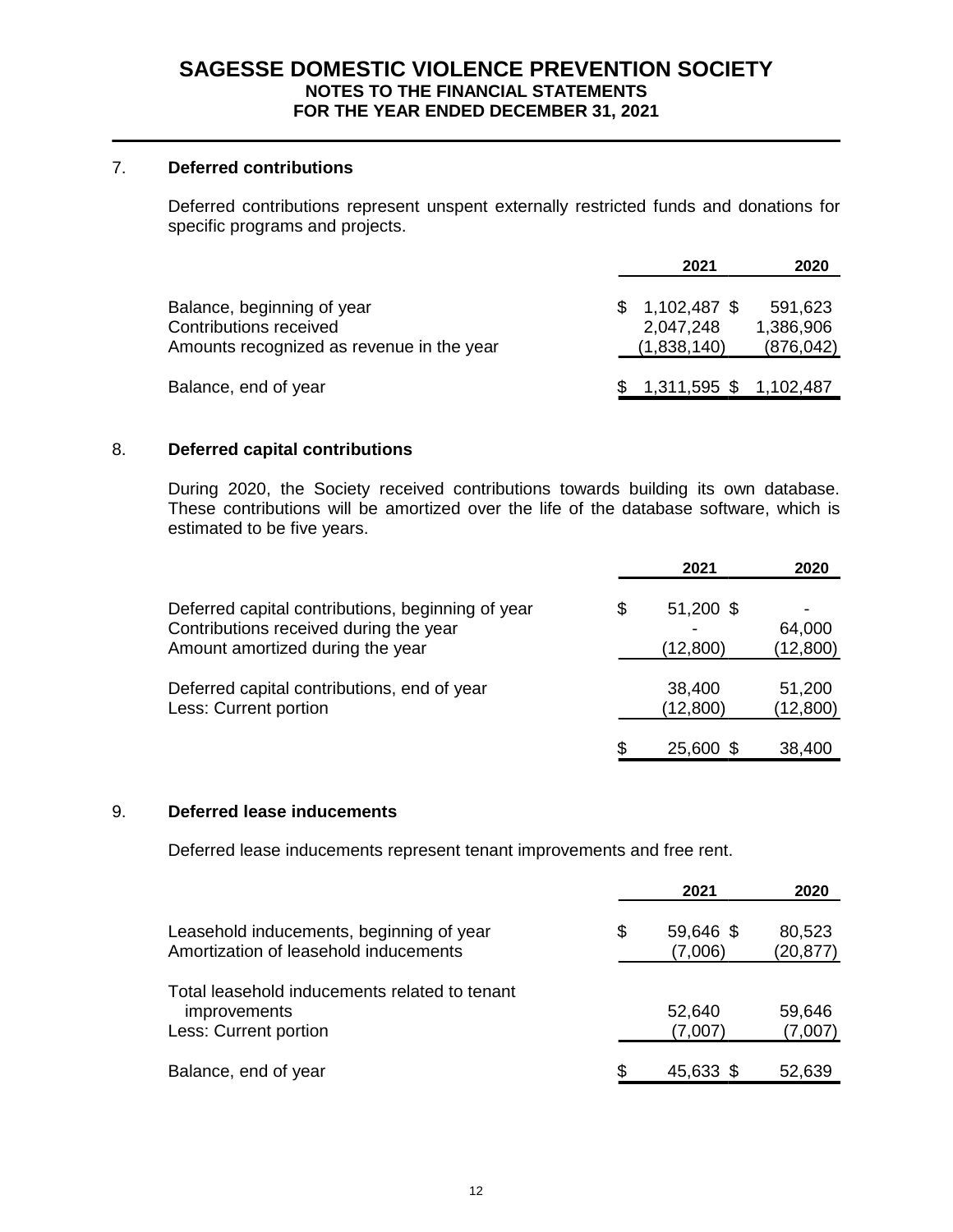#### 10. **Internally restricted funds**

The Sagesse Board reviews net assets annually and may increase or decrease the amount designated as internally restricted net assets. These funds are to be set aside an operating contingency fund that can be drawn upon should funding be insufficient to meet expenditures.

|                                                                                  |    | 2021                            | 2020              |
|----------------------------------------------------------------------------------|----|---------------------------------|-------------------|
| Disaster relief fund<br>Closing cost reserve<br>COVID-19 emergency response fund | S  | 249,094 \$<br>134,000<br>75,000 | 134,000<br>75,000 |
|                                                                                  | S. | 458,094 \$                      | 209,000           |

#### 11. **Interfund transfers**

During the year, \$41,000 was transferred from the unrestricted net asset fund to the funds invested in capital assets for the purchase of capital assets, and \$249,094 was transferred from the unrestricted fund to to internally restricted funds for the development of the disaster relief fund.

#### 12. **COVID support**

In an attempt to mitigate the impact of the COVID-19 pandemic, the Canadian government has introduced several grants and subsidies. The Society has taken advantage of the Canada Emergency Wage Subsidy and the Critical Worker Benefit, which relate to wage assistance for Canadian companies and not-for-profit entities experiencing decreases in revenues as a result of the pandemic. These subsidies have been recorded in the Statement of Operations as other income for the year.

|                                                                                  | 2021                      | 2020    |
|----------------------------------------------------------------------------------|---------------------------|---------|
|                                                                                  |                           |         |
| Canada Emergency Wage subsidy<br>Government of Alberta - Critical Worker Benefit | \$<br>489,104 \$<br>9,043 | 188,136 |
| <b>United Way</b>                                                                | $\overline{\phantom{0}}$  | 80,000  |
| <b>Calgary Foundation</b>                                                        | $\overline{\phantom{0}}$  | 34,890  |
| <b>Temporary Wage Subsidy</b>                                                    |                           | 25,000  |
| Family and Community Support Services Calgary                                    |                           | 23,590  |
|                                                                                  |                           |         |
|                                                                                  | \$<br>498,147 \$          | 351,616 |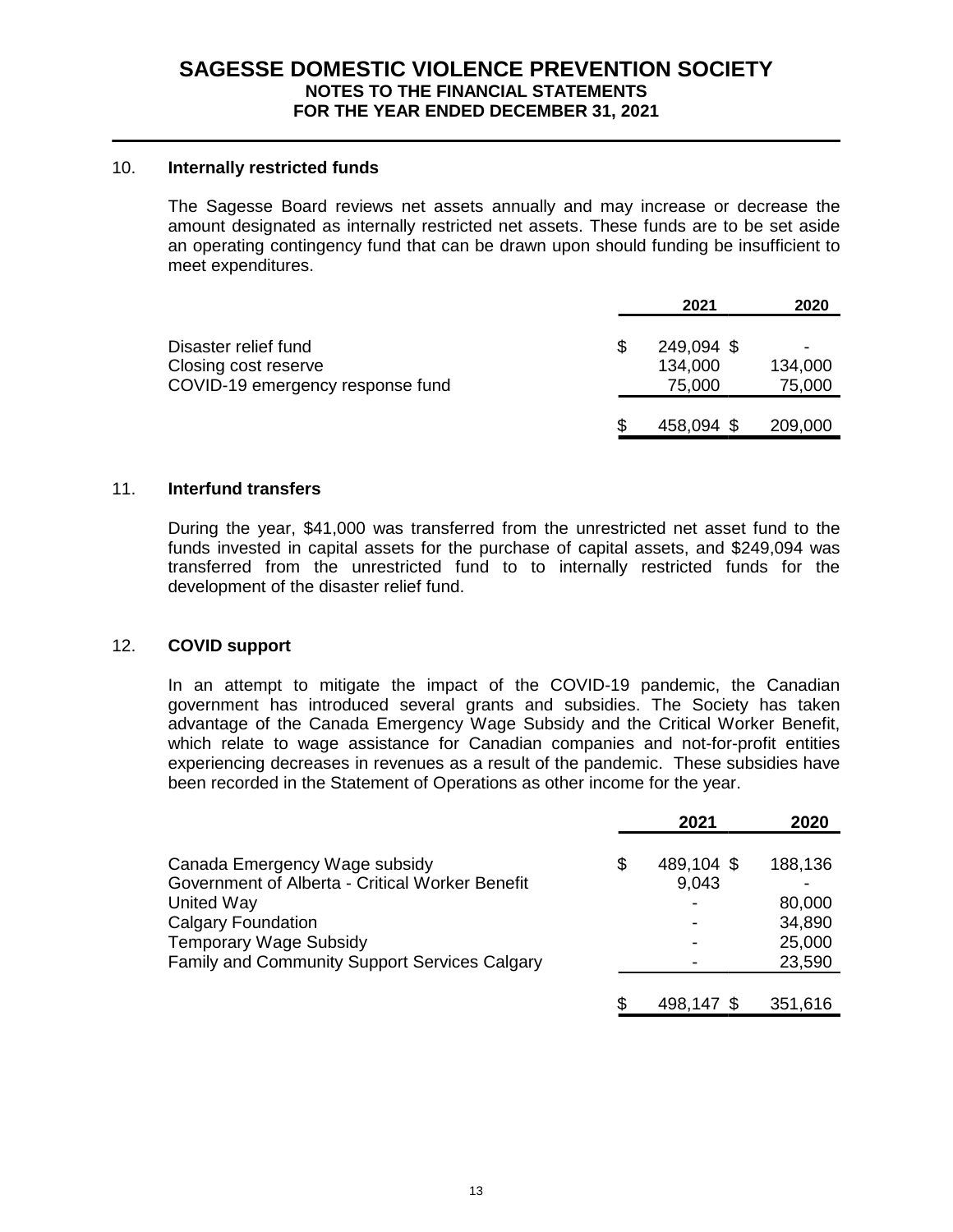#### 13. **Commitments**

Sagesse is committed to payments under an operating lease for an office space and office equipment. The future minimum commitments are as follows:

| 2022             | \$<br>88,058    |
|------------------|-----------------|
| 2023             | 88,058          |
| 2024             | 92,461          |
| 2025             | 96,864          |
| 2026             | 96,864          |
| Subsequent years | 597,693         |
|                  |                 |
|                  | \$<br>1,059,998 |

#### 14. **Contingencies**

Sagesse is engaged in certain claims and legal actions in the ordinary course of operations. Management believes that the outcome of these actions will not have a material adverse effect on the results of operations or financial position of Sagesse, therefore no amounts have been accrued in these financial statements.

#### 15. **Donations and fundraising**

As required under Section 7(2) of the Regulations of the Charitable Fundraising Act of Alberta, the Society discloses that the services costs incurred for the purposes of soliciting contributions were \$nil (2020 - \$nil). The total amount paid as expenditures related to fundraising is disclosed below, along with the donation and fundraising revenues received.

|                                         |    | 2021                | 2020             |
|-----------------------------------------|----|---------------------|------------------|
| Fundraising revenue<br>Donation revenue | \$ | 88,510 \$<br>75,779 | 13,554<br>45,032 |
|                                         | \$ | 164,289 \$          | 58,586           |
| Fundraising expenditures                | S  | $2,717$ \$          | 500              |
|                                         |    |                     |                  |